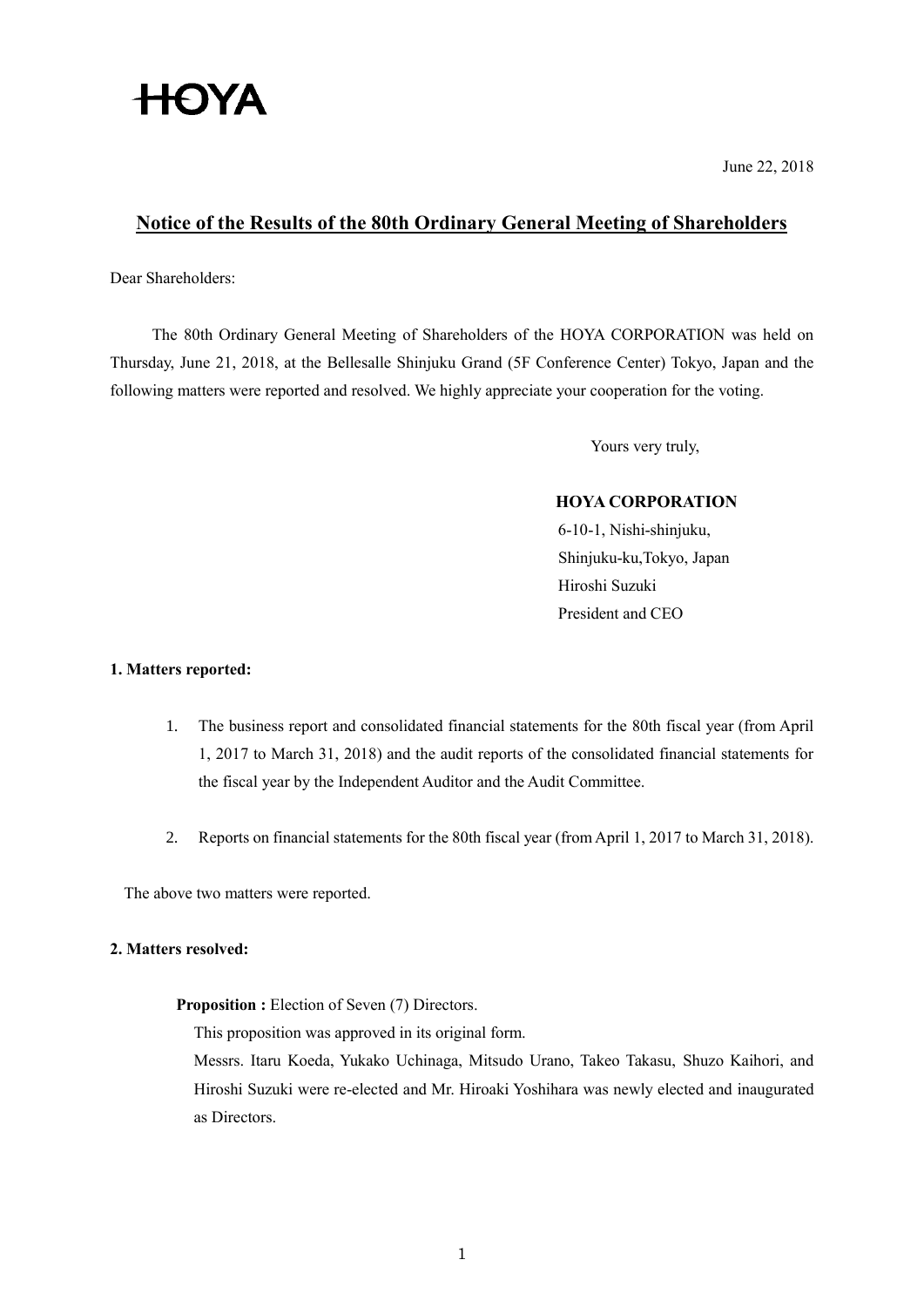### **3. Results of Voting:**

| <b>Proposition</b>    | <b>FOR</b> | <b>AGAINST</b> | <b>ABSTAIN</b> | Rate of<br><b>APPROVAL</b><br>$\frac{6}{2}$ | <b>RESULTS</b> |
|-----------------------|------------|----------------|----------------|---------------------------------------------|----------------|
| <b>Proposition</b>    |            |                |                |                                             |                |
| Mr. Itaru Koeda       | 3,194,766  | 30,044         | 498            | 98.94%                                      | Approved       |
| Ms. Yukako Uchinaga   | 3,204,580  | 20,229         | 498            | 99.24%                                      | Approved       |
| Mr. Mitsudo Urano     | 3,203,199  | 21,609         | 498            | 99.20%                                      | Approved       |
| Mr Takeo Takasu       | 3,210,814  | 13,996         | 498            | 99.43%                                      | Approved       |
| Mr. Shuzo Kaihori     | 3,210,868  | 13,942         | 498            | 99.43%                                      | Approved       |
| Mr. Hiroaki Yoshihara | 3,223,306  | 1,507          | 498            | 99.82%                                      | Approved       |
| Mr. Hiroshi Suzuki    | 3,210,893  | 13,921         | 498            | 99.44%                                      | Approved       |

(Notes)

1.Requirements for passage of the proposition are as follows:

・Attendance of shareholders who hold at least one-third of voting rights of shareholders eligible to exercise voting rights, and approval by the majority of the shareholders in attendance,

- 2.The voting results have come out as a result of aggregating (i) the number of votes indicating approval or rejection exercised in advance on or before the day prior to the day of this general meeting of shareholders, and (ii) the number of votes of some shareholders who attended the meeting and whose intention to either approve or reject the propositions have been confirmed. Therefore, the results of voting by shareholders who attended the meeting, but for whom an intention to approve or reject propositions, or to abstain from voting, cannot be confirmed, are not included in the count.
- 3.The process for calculating the rate of approval will include the number of voting rights of shareholders who attended the meeting including voting rights exercised in advance and voting rights of those who attended the meeting (including the voting rights of shareholders who left the meeting before it ended).

#### **The members of Committees and Executive Officers (as of June 21, 2018):**

| <b>Nomination Committee members:</b><br>Mr. Itaru Koeda (Chairperson),      |
|-----------------------------------------------------------------------------|
|                                                                             |
| Ms. Yukako Uchinaga, Mr. Mitsudo Urano, Mr. Takeo Takasu, Mr. Shuzo Kaihori |
| and Mr. Hiroaki Yoshihara                                                   |

Remuneration Committee members:

Mr. Mitsudo Urano (Chairperson), Mr. Itaru Koeda, Ms. Yukako Uchinaga, Mr. Takeo Takasu, Mr. Shuzo Kaihori and Mr. Hiroaki Yoshihara

Audit Committee members:

Ms. Yukako Uchinaga(Chairperson), Mr. Itaru Koeda, Mr. Mitsudo Urano, Mr. Takeo Takasu, Mr. Shuzo Kaihori and Mr. Hiroaki Yoshihara

(Note) Mr. Itaru Koeda, Ms. Yukako Uchinaga, Mr. Mitsudo Urano, Mr. Takeo Takasu, Mr. Shuzo Kaihori, and Mr. Hiroaki Yoshihara are outside directors as provided for in Article 2, Item 15 of the Company Law.

Executive Officers (\* indicates Executive Officer concurrently appointed as Internal Director)

Representative Executive Officer, President & CEO: Mr. Hiroshi Suzuki \*